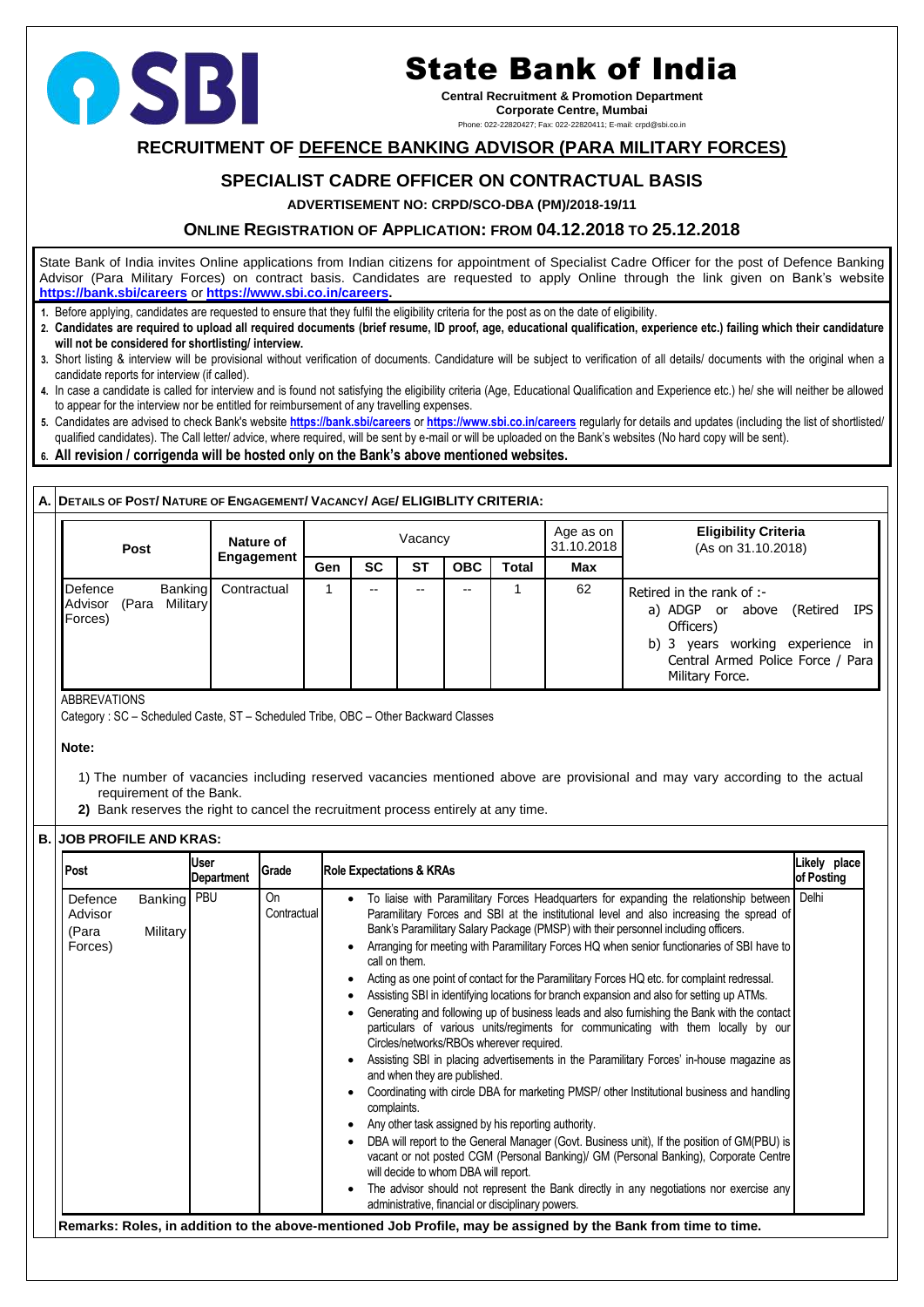|                                                   | <b>C</b> REMUNERATION:                                                                                                                                                                                                                         |                                                                                                                                                                                                                                                                                                                                                                         |  |                                                                                                                                                                                                                                                                                                                                                                                                                                                                                                                                                                                                                                                                                                                         |  |  |
|---------------------------------------------------|------------------------------------------------------------------------------------------------------------------------------------------------------------------------------------------------------------------------------------------------|-------------------------------------------------------------------------------------------------------------------------------------------------------------------------------------------------------------------------------------------------------------------------------------------------------------------------------------------------------------------------|--|-------------------------------------------------------------------------------------------------------------------------------------------------------------------------------------------------------------------------------------------------------------------------------------------------------------------------------------------------------------------------------------------------------------------------------------------------------------------------------------------------------------------------------------------------------------------------------------------------------------------------------------------------------------------------------------------------------------------------|--|--|
|                                                   | <b>Post</b>                                                                                                                                                                                                                                    | <b>Period of Contract</b>                                                                                                                                                                                                                                                                                                                                               |  | <b>CTC/Leave</b>                                                                                                                                                                                                                                                                                                                                                                                                                                                                                                                                                                                                                                                                                                        |  |  |
|                                                   | Defence Banking<br>Advisor<br>(Para<br><b>Military Forces)</b>                                                                                                                                                                                 | Selected candidate will be engaged for a period of 2 years initially.<br>On completion of the contract period, DBA aged 64 years or less<br>with satisfactory health condition can be considered for re-<br>engagement for a maximum period of two more years at Bank's<br>discretion. Either party can terminate the contract by serving one<br>month's notice period. |  | CTC of Rs.32.00 lakhs per annum. Basic pay will be Rs.1,00,000/- per<br>month and remaining portion of CTC will be paid as HRA, conveyance<br>allowance and others. The CTC payable per annum is subject to<br>deduction of pension amount of Rs.4.22 lakhs per annum.<br>Leave $-30$ days per year.                                                                                                                                                                                                                                                                                                                                                                                                                    |  |  |
|                                                   |                                                                                                                                                                                                                                                |                                                                                                                                                                                                                                                                                                                                                                         |  |                                                                                                                                                                                                                                                                                                                                                                                                                                                                                                                                                                                                                                                                                                                         |  |  |
|                                                   | <b>D SELECTION PROCESS</b>                                                                                                                                                                                                                     |                                                                                                                                                                                                                                                                                                                                                                         |  |                                                                                                                                                                                                                                                                                                                                                                                                                                                                                                                                                                                                                                                                                                                         |  |  |
|                                                   |                                                                                                                                                                                                                                                | The selection will be based on shortlisting and interview.                                                                                                                                                                                                                                                                                                              |  |                                                                                                                                                                                                                                                                                                                                                                                                                                                                                                                                                                                                                                                                                                                         |  |  |
|                                                   |                                                                                                                                                                                                                                                |                                                                                                                                                                                                                                                                                                                                                                         |  | Interview: Mere fulfilling minimum qualification and experience will not vest any right in candidate for being called for interview. The shortlisting committee constituted by the<br>Bank will decide the shortlisting parameters and thereafter, adequate number of candidates, as decided by the Bank will be shortlisted for interview. The decision of the<br>Bank to call the candidates for the interview shall be final. No correspondence will be entertained in this regard. The shortlisted candidates will be called for interview.                                                                                                                                                                         |  |  |
|                                                   |                                                                                                                                                                                                                                                | marks (common marks at cut-off point), such candidates will be ranked according to their age in descending order, in the merit list.                                                                                                                                                                                                                                    |  | Merit list: Merit list for selection will be prepared in descending order on the basis of scores obtained in interview only. In case more than one candidate scores the cut-off                                                                                                                                                                                                                                                                                                                                                                                                                                                                                                                                         |  |  |
|                                                   | $E$ HOW TO APPLY:                                                                                                                                                                                                                              |                                                                                                                                                                                                                                                                                                                                                                         |  |                                                                                                                                                                                                                                                                                                                                                                                                                                                                                                                                                                                                                                                                                                                         |  |  |
|                                                   |                                                                                                                                                                                                                                                |                                                                                                                                                                                                                                                                                                                                                                         |  | Candidates should have valid email ID which should be kept active till the declaration of result. It will help the candidates in getting call letter/ interview advices etc. by email.                                                                                                                                                                                                                                                                                                                                                                                                                                                                                                                                  |  |  |
| <b>GUIDELINES FOR FILLING ONLINE APPLICATION:</b> |                                                                                                                                                                                                                                                |                                                                                                                                                                                                                                                                                                                                                                         |  |                                                                                                                                                                                                                                                                                                                                                                                                                                                                                                                                                                                                                                                                                                                         |  |  |
|                                                   | i. Candidates will be required to register themselves online through the link available on SBI website https://bank.sbi/careers OR https://www.sbi.co.in/careers .                                                                             |                                                                                                                                                                                                                                                                                                                                                                         |  |                                                                                                                                                                                                                                                                                                                                                                                                                                                                                                                                                                                                                                                                                                                         |  |  |
|                                                   | ii. Candidates should first scan their latest photograph and signature. Online application will not be registered unless candidate uploads his/her photo and signature as<br>specified on the online registration page (under 'How to Apply"). |                                                                                                                                                                                                                                                                                                                                                                         |  |                                                                                                                                                                                                                                                                                                                                                                                                                                                                                                                                                                                                                                                                                                                         |  |  |
|                                                   |                                                                                                                                                                                                                                                | is filled completely, candidate should submit the same and proceed for upload of documents.<br>iv. After registering online, the candidates are advised to take a printout of the system generated online application forms.                                                                                                                                            |  | iii. Candidates should fill the application carefully. Once application is filled-in completely, candidate should submit the same. In the event of candidate not being able to fill<br>the application in one go, he can save the information already entered. When the information/ application is saved, a provisional registration number and password is<br>generated by the system and displayed on the screen. Candidate should note down the registration number and password. They can re-open the saved application using<br>registration number and password and edit the particulars, if needed. This facility of editing the saved information will be available for three times only. Once the application |  |  |
|                                                   |                                                                                                                                                                                                                                                |                                                                                                                                                                                                                                                                                                                                                                         |  |                                                                                                                                                                                                                                                                                                                                                                                                                                                                                                                                                                                                                                                                                                                         |  |  |
|                                                   | <b>F HOW TO UPLOAD DOCUMENTS:</b>                                                                                                                                                                                                              |                                                                                                                                                                                                                                                                                                                                                                         |  |                                                                                                                                                                                                                                                                                                                                                                                                                                                                                                                                                                                                                                                                                                                         |  |  |
|                                                   | a. Details of Document to be uploaded:<br>i. Brief Resume (DOC or DOCX)<br>ii. ID Proof (PDF)<br>iii. Proof of Date of Birth (PDF)                                                                                                             | iv. Educational Certificates: Relevant Mark-Sheets/ Degree Certificate (PDF)                                                                                                                                                                                                                                                                                            |  | d. Document file type/ size:<br>i. All Documents must be in PDF except Resume which should be in DOC or<br>DOCX format.<br>ii. Page size of the document to be A4.<br>iii. Size of the file should not be exceeding 500 KB.<br>iv. In case of Document being scanned, please ensure it is saved as PDF and                                                                                                                                                                                                                                                                                                                                                                                                              |  |  |
|                                                   | v. Experience certificates (PDF)<br>vi. Discharge Certificate<br>b. Photograph file type/ size:                                                                                                                                                | vii. Form-16/IT Return as on 31.03.2018, current salary slip, etc.<br>i. Photograph must be a recent passport style colour picture.                                                                                                                                                                                                                                     |  | size not more than 500 KB as PDF. If the size of the file is more than 500KB,<br>then adjust the setting of the scanner such as the DPI resolution, no. of colors<br>etc., during the process of scanning. Please ensure that Documents<br>uploaded are clear and readable.                                                                                                                                                                                                                                                                                                                                                                                                                                             |  |  |
|                                                   | (preferred)<br>preferably white, background.                                                                                                                                                                                                   | ii. Size of file should be between 20kb-50 kb and Dimensions 200 x 230 pixels<br>iii. Make sure that the picture is in colour, taken against a light-coloured,                                                                                                                                                                                                          |  | e. Guidelines for scanning of photograph/ signature/ documents:<br>i. Set the scanner resolution to a minimum of 200 dpi (dots per inch)<br>ii. Set Color to True Color<br>iii. Crop the image in the scanner to the edge of the photograph/ signature, then<br>use the upload editor to crop the image to the final size (as specified above).                                                                                                                                                                                                                                                                                                                                                                         |  |  |
|                                                   | shadows                                                                                                                                                                                                                                        | iv. Look straight at the camera with a relaxed face<br>v. If the picture is taken on a sunny day, have the sun behind you, or place<br>yourself in the shade, so that you are not squinting and there are no harsh                                                                                                                                                      |  | iv. The photo/ signature file should be JPG or JPEG format (i.e. file name should<br>appear as: image01 jpg or image01 jpeg).<br>v. Image dimensions can be checked by listing the folder/ files or moving the<br>mouse over the file image icon.                                                                                                                                                                                                                                                                                                                                                                                                                                                                       |  |  |
|                                                   | be clearly seen.                                                                                                                                                                                                                               | vi. If you have to use flash, ensure there's no "red-eye"<br>vii. If you wear glasses make sure that there are no reflections and your eyes can                                                                                                                                                                                                                         |  | vi. Candidates using MS Windows/ MSOffice can easily obtain photo and<br>signature in .jpeg format not exceeding 50kb & 20kb respectively by using                                                                                                                                                                                                                                                                                                                                                                                                                                                                                                                                                                      |  |  |

- 
- **viii.** Caps, hats and dark glasses are not acceptable. Religious headwear is allowed but it must not cover your face.
- **ix.** Ensure that the size of the scanned image is not more than 50kb. If the size of the file is more than 50 kb, then adjust the settings of the scanner such as the DPI resolution, no. of colours etc., during the process of scanning.

#### **c. Signature file type/ size:**

- **i.** The applicant has to sign on white paper with Black Ink pen.
- **ii.** The signature must be signed only by the applicant and not by any other person.
- **iii.** The signature will be used to put on the Call Letter and wherever necessary.
- **iv.** If the Applicant's signature on the answer script, at the time of the examination, does not match the signature on the Call Letter, the applicant will be disqualified.
- **v.** Size of file should be between 10kb 20kb and Dimensions 140 x 60 pixels (preferred).
- **vi.** Ensure that the size of the scanned image is not more than 20kb.
- **vii.** Signature in CAPITAL LETTERS shall NOT be accepted.
- MS Paint or MSOffice Picture Manager. Scanned photograph and signature in any format can be saved in .jpg format by using 'Save As' option in the File menu. The file size can be reduced below 50 kb (photograph) & 20 kb (signature) by using crop and then resize option (Please see point (i) & (ii) above for the pixel size) in the 'Image' menu. Similar options are available in other photo editor also.
- **vii.** While filling in the Online Application Form the candidate will be provided with a link to upload his/her photograph and signature.

#### **f. Procedure for Uploading Document:**

- **i.** There will be separate links for uploading each document.
- **ii.** Click on the respective link "Upload"
- **iii.** Browse & select the location where the JPG or JEPG, PDF, DOC or DOCX file has been saved.
- **iv.** Select the file by clicking on it and Click the 'Upload' button.
- **v.** Click Preview to confirm the document is uploaded and accessible properly before submitting the application. If the file size and format are not as prescribed, an error message will be displayed
- **vi.** Once uploaded/ submitted, the Documents uploaded cannot be edited/